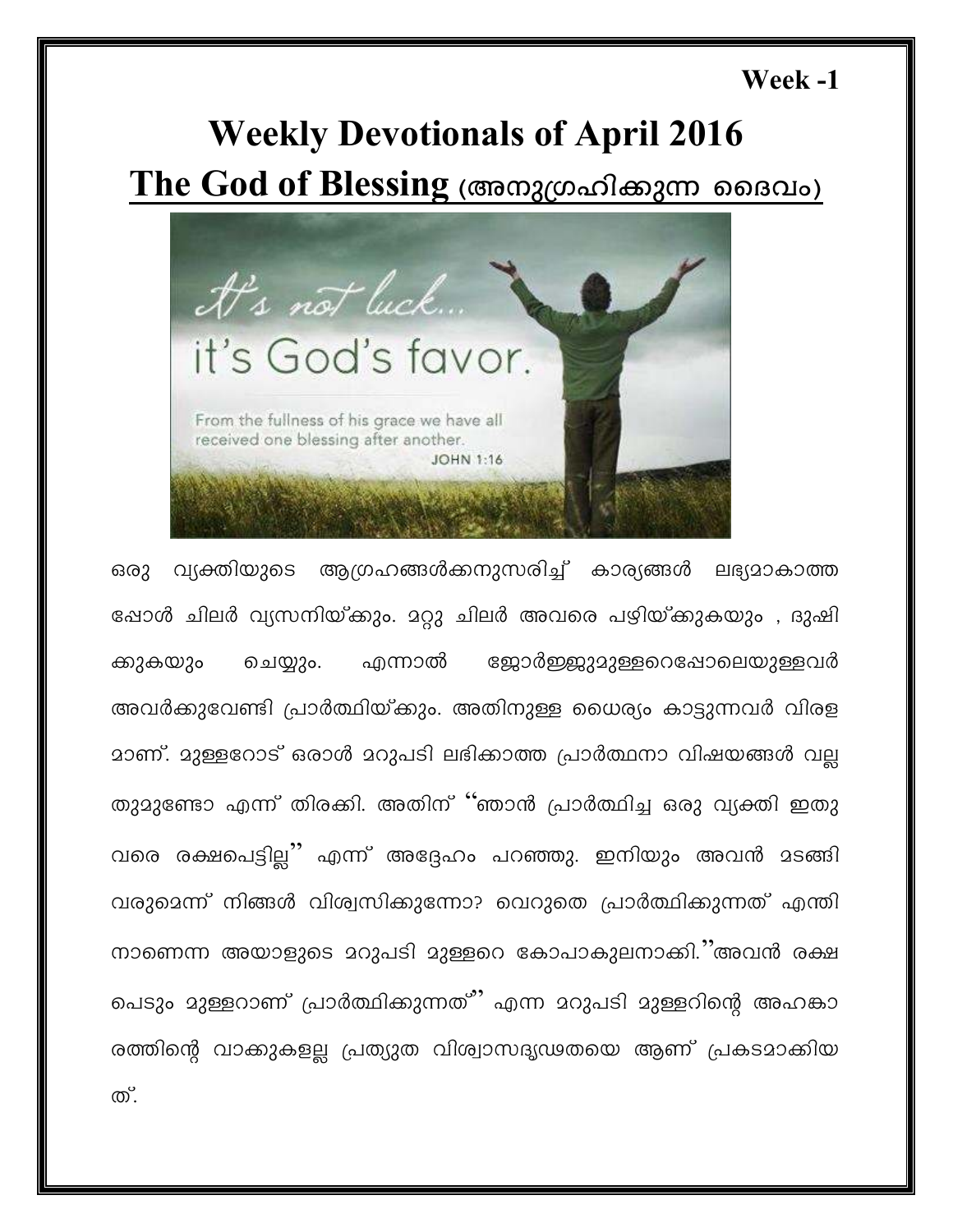1ദിന:(4:9-10) വരെയുള്ള വാക്യങ്ങളിൽ കാണുന്ന സംഭവത്തിലെ വ്യക്തിയാണ് യബ്ബേസ്( $\text{Jabez}$ )തന്റെ പ്രതീക്ഷയ്ക്കനുസരിച്ച് ലഭിക്കാത്ത മകനെ നോക്കി അവന്റെ പെറ്റമ്മ തന്നെയാണ് യബ്ബേസ് അഥവാ വ്യസന പുത്രൻ എന്ന് പേരിട്ടത്. വ്യസനകാരണമായ സഹോദരനെ നോക്കി നാട്ടു കാരും , കൂട്ടുകാരും മാത്രമല്ല വീട്ടുകാരും പരിഹസിച്ചു. എന്നാൽ പെറ്റമ്മ തന്നെ വെറുത്തതാണ് ഏറ്റവും വലിയ വ്യസനഹേതുവായി അവന് തോന്നിയത്.പെറ്റമ്മയെക്കാളുപരി സ്നേഹിക്കുന്ന ഒരു സ്വർഗ്ഗീയ പിതാ വിനെക്കുറിച്ച് അറിഞ്ഞത് അവന്റെ പിരിമുറുക്കത്തിന് അയവു വരുത്തി. ഈ സ്വർഗ്ഗീയ പിതാവ് തന്റെ പ്രശ്നങ്ങളേക്കാൾ വലിയവനെന്ന് അവൻ വിശ്വസിച്ചു. ആ ദൈവത്തോട് തന്റെ ഉള്ള അവസ്ഥ അറിയിക്കുവാൻ അവൻ തീരുമാനിച്ചു. പ്രീയരേ ! യബ്ബേസായ വിഷയങ്ങളെ ഓർത്ത് വ്യാകുലപ്പെടേണ്ട, ദൈവം നിന്റെ വ്യസനത്തിന്റെ കാരണം ശ്രദ്ധയോടെ കേൾക്കും. തന്നെ പരിഹസിച്ചവരുടെ വിളിയെ മാറ്റുവാൻ മനുഷ്യർ നിശ്ച യിച്ചുറപ്പിച്ച ചില അതിരുകളെ മാറ്റിയാൽ മതി എന്ന് മനസ്സിലാക്കിയ യബ്ബേസ് ദൈവമുമ്പാകെ പ്രാർത്ഥന കഴിച്ചതിന്റെ ഒന്നാംഭാഗമാണ് ആദ്യ ആഴ്ചത്തെ ചിന്ത.

"നിശ്ചയമായും നീ എന്നെ അനുഗ്രഹിക്കണം'' അനുഗ്രഹം തരുവാൻ കഴിവുള്ളവന്റെ അടുക്കൽ എത്തുന്നവൻ നമ്മുടെ ആവശ്യം , നമ്മുടെ കുറവുകൾ ധൈര്യമായി അവനോട് പറയണം. അനുഗ്രഹമുറിയുടെ പൂട്ട് തുറക്കുവാൻ പ്രാർത്ഥന എന്ന താക്കോലാവശ്യമാണ്. ഒന്നും തനിയെ നമ്മുടെ അടുക്കലേക്ക് വരികയില്ല, നാം അവനോട് പിടിച്ച് വാങ്ങണം. അതിനെഷറ്റി ഭാരപ്പെടേണ്ട ആവശ്യം ഇല്ല കാരണം അവ തരുന്നത് സ്വർഗ്ഗീയ പിതാവാണ്. യബ്ബേസ് എന്ന ആവശ്യക്കാരനാണ് പ്രാർത്ഥിച്ചത്. അവന്റെ അന്തരംഗത്തിൽ നിന്നുള്ള ആവശ്യബോധത്തിന്റെ അപേക്ഷ